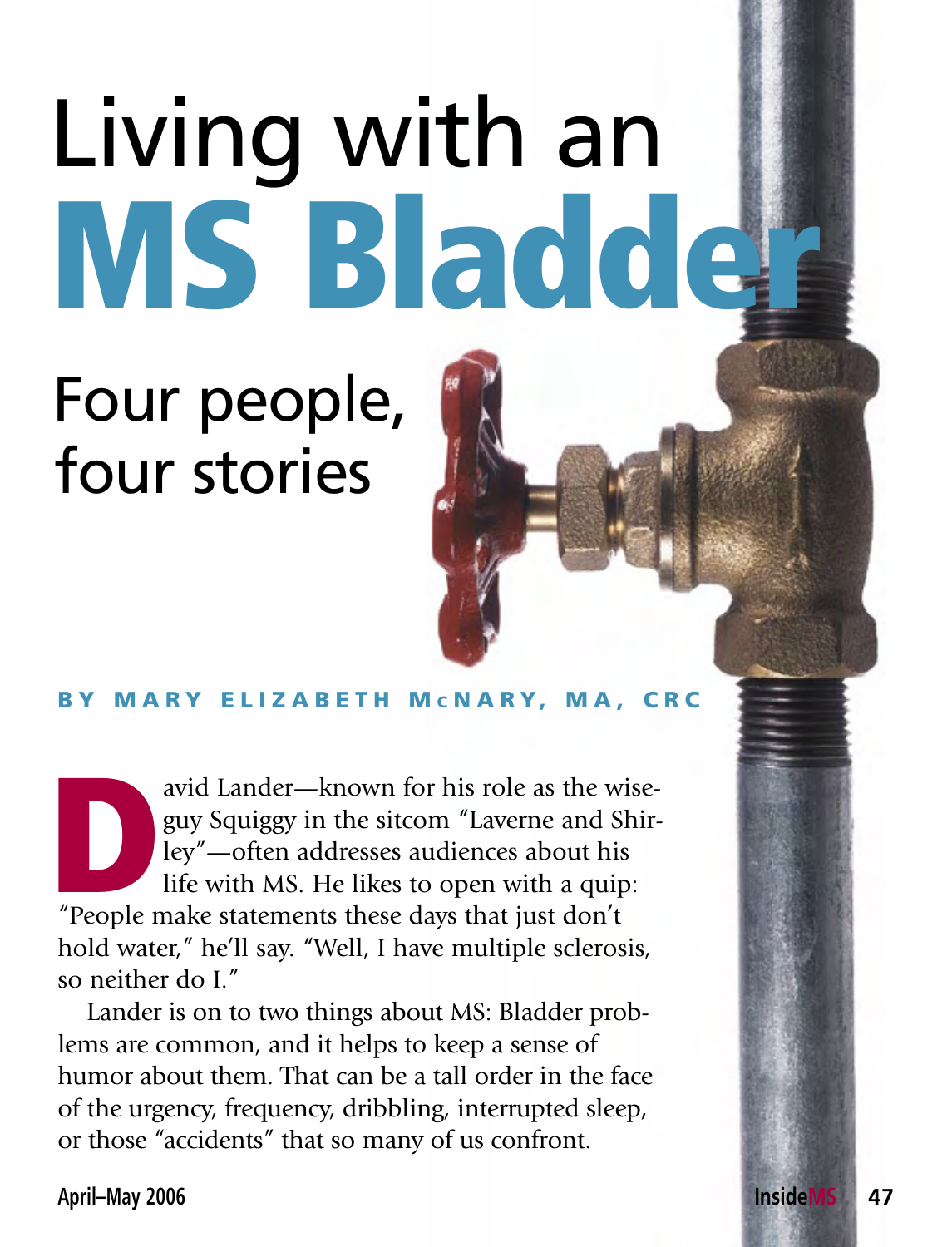manda, diagnosed with MS<br>decades ago, analyzed it this<br>way: "The problem is the<br>shame. We adults are assum<br>to have control over our bladders, but manda, diagnosed with MS decades ago, analyzed it this way: "The problem is the shame. We adults are assumed with MS you might not have it. You can laugh about it retrospectively, but in the moment it's very significant."

Even children are expected to be able to "hold it." Remember when "Just wait, honey, there'll be a rest stop in fifteen minutes" was a reasonable request?

"Bladder symptoms may cause surprise and disgust both to oneself and to others," Amanda continued. "You may not be able to control these symptoms, but you *can* control how you react to them, the very symptoms you have so little control over," she laughed. "In time it's just another problem to manage. Don't let



shame impede your ability to deal with whatever happens."

Amanda takes her own advice and maintains a busy schedule and a responsible volunteer job. After living with MS for so long, she has some tricks for handling an unreliable bladder. "You can be discreet and maintain your dignity by keeping the necessary supplies nearby or on your person," she advised. She means that clean clothes, pads, diapers, catheters, medication, whatever you use, can be stashed for easy access.

"Give yourself credit for being prepared instead of reproaching yourself for needing to!" she continued. "Why waste your precious energy on regret? Just use that energy to deal with it as best you can. But make sure you don't neglect to discuss your bladder difficulty with your doctor," was Amanda's final advice. "Hiding these problems in the interests of discretion is not enough. You need your doctor to know. Bladder symptoms can be hard to fix, and if you neglect to tell your health-care provider, the problems can get worse."

Heidi Crayton, MD, assistant professor in the Department of Neurology at Georgetown University Medical Center in Washington, DC, who has many patients with MS, couldn't agree more. "It is vitally important to the health of someone with MS to raise the issue of bladder dysfunction with their health-care provider," she said, "so that whatever therapy is required can be initiated."

Nancy Holland, RN, EdD, vice president of Clinical Programs at National Multiple Sclerosis Society, advocates an active "self-help partnership" between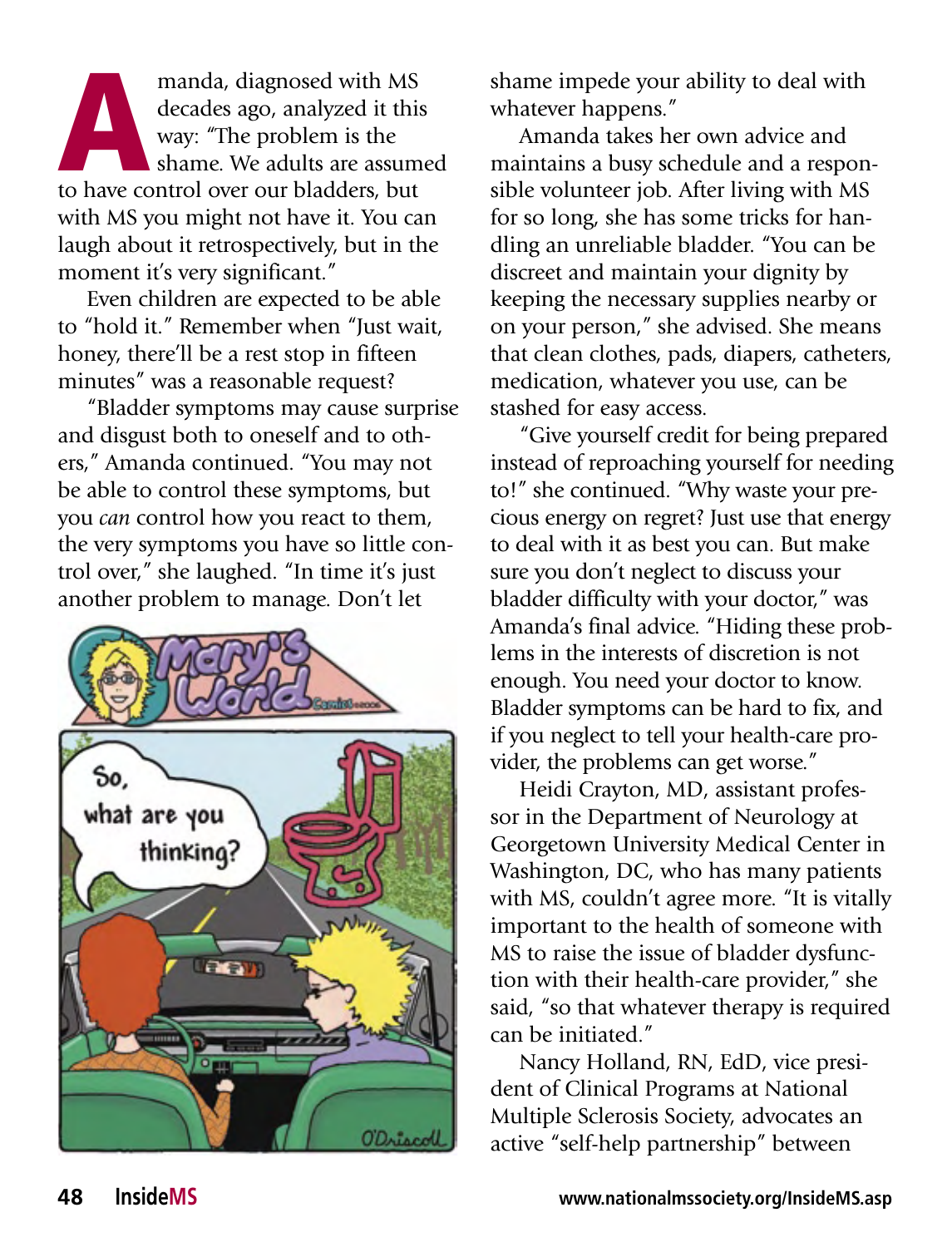the person with MS and the health-care professional. Working together, the most effective medical measures and management techniques can be identified and used. "There is good news for many people," she said. "These days a majority of bladder problems in MS can be managed with medications alone. But there is no partnership without good communication," she stressed.

While staying dry is everyone's goal, Dr. Holland reminds us would-be partners that we and our health-care professional may have slightly different views. "From a health-care perspective, the number-one thing is the overall health of the bladder and urinary tract. Neglected urinary symptoms can lead to serious, even life-threatening conditions, such as a systemic infection (called urosepsis)," she explained. "That's why controlling the underlying problem is the professional's first concern."

onica, who has "but-you-<br>look-so-good" MS, is bewil-<br>dered by her bladder symp-<br>toms. "Urgency, frequency,<br>hesitancy, incontinence, failure to void ... look-so-good" MS, is bewildered by her bladder symptoms. "Urgency, frequency, I've got 'em all!" she said ruefully. "How is that possible? Do I need one med to make sure I'm emptying completely, and then another to make sure I don't wet my pants? My urologist doesn't recommend an in-dwelling catheter for me, but I sometimes have to go every six minutes. How bad should it be before I start to selfcath? What are the risks associated with that? I tried to learn self-cathing once, but I couldn't find my urethra, and it hurt trying to put the tube in. I gave up in favor of pads and disposables. If I couldn't laugh about it, I'd cry; it's so confusing."

Nancy Holland explained that Monica's seemingly contradictory symptoms, like most bladder symptoms in MS, may be caused by "detrusor-sphincter dyssynergia"



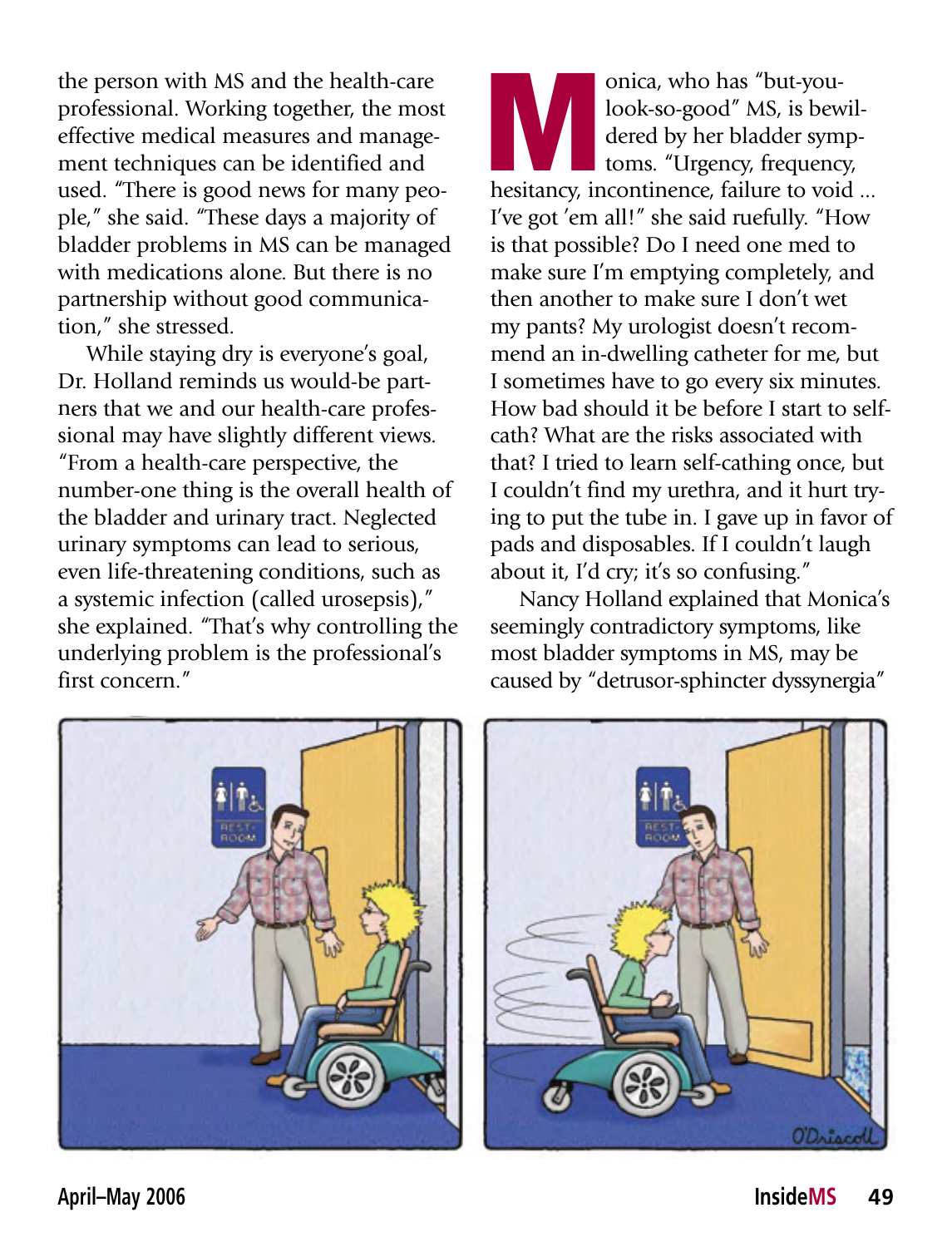or DSD. Basically, DSD is a lack of coordination between the bladder and the sphincter muscle. "In normal urination," Dr. Holland said, "the bladder contracts to expel urine at the same time the sphincter relaxes to release it. MS plaques in the central nervous system can disrupt the messages to the bladder and sphincter so they don't work together effectively.

"You don't need to have severe MS to use self-cathing. In fact, not using 'intermittent self-catheterization' (or ISC) when it's indicated can be risky," she continued. "ISC serves two goals: it provides the symptom management Monica wants and the bladder health she and her doctor seek. If she waits too long, she might end up with a flaccid bladder that overflows, resulting in incontinence.

"I would suggest that she discuss selfcathing with her doctor. If it is needed but not done, the bladder can stretch and lose its elasticity," Dr. Holland concluded.



Taking medications is one thing, but ISC requires some getting used to. MS nurse Leslie Moore said, "I always tell people to go home and think about it for a while. It really does take time to grieve before a person can see the benefit of ISC."

But what about the difficulty Monica encountered?

Dr. Holland maintains that proper selfcathing is painless, if a nurse teaches the technique.

"You can master it in a few days or at most a few weeks," Dr. Holland said. "Sometimes it helps to talk to another woman who uses ISC. For men, the mechanics are easier. They can see exactly where to put the catheter," she continued. "But they tend to have a harder time with the idea psychologically."

en is a man who comfortably uses<br>ISC, along with bladder pads, to<br>manage his symptoms. "With thes<br>tools, bladder management is not<br>such a big problem," he said. "I catheteren is a man who comfortably uses ISC, along with bladder pads, to manage his symptoms. "With these tools, bladder management is not ize myself before going out."

Before learning ISC, Len stayed home rather than deal with the possible loss of control in public. "Now if I'm out, I might cath four or five times. I've been able to manage very effectively. I fit my supplies, pads, wipes, and a roll of paper towels into my backpack and go. You get used to it. I have a great, supportive family," he added. "My wife, Joan, is the best woman I've ever met."

While ISC may not eliminate all accidents, Dr. Holland pointed out that medications to control urinary frequency can be added to a plan that includes ISC. She